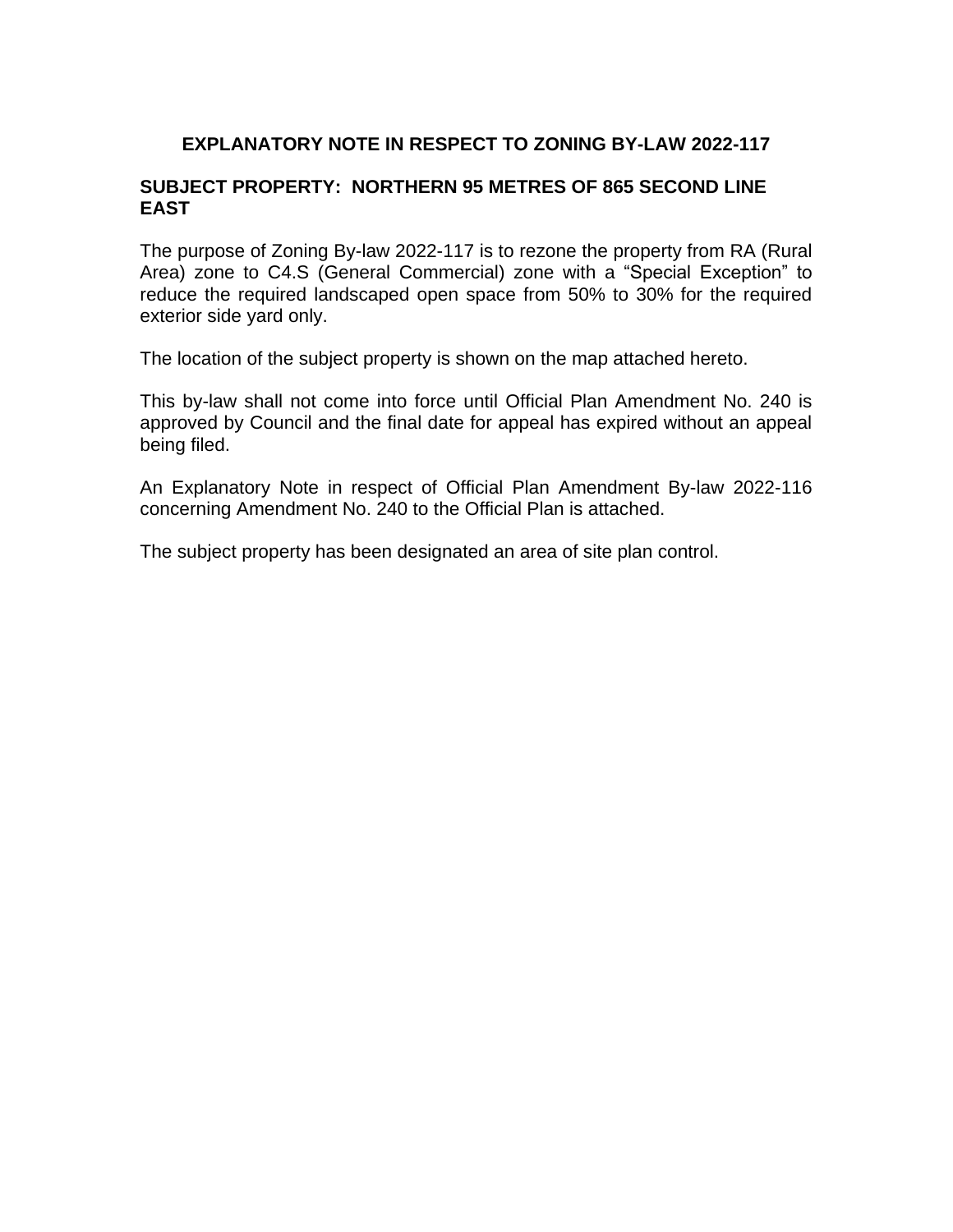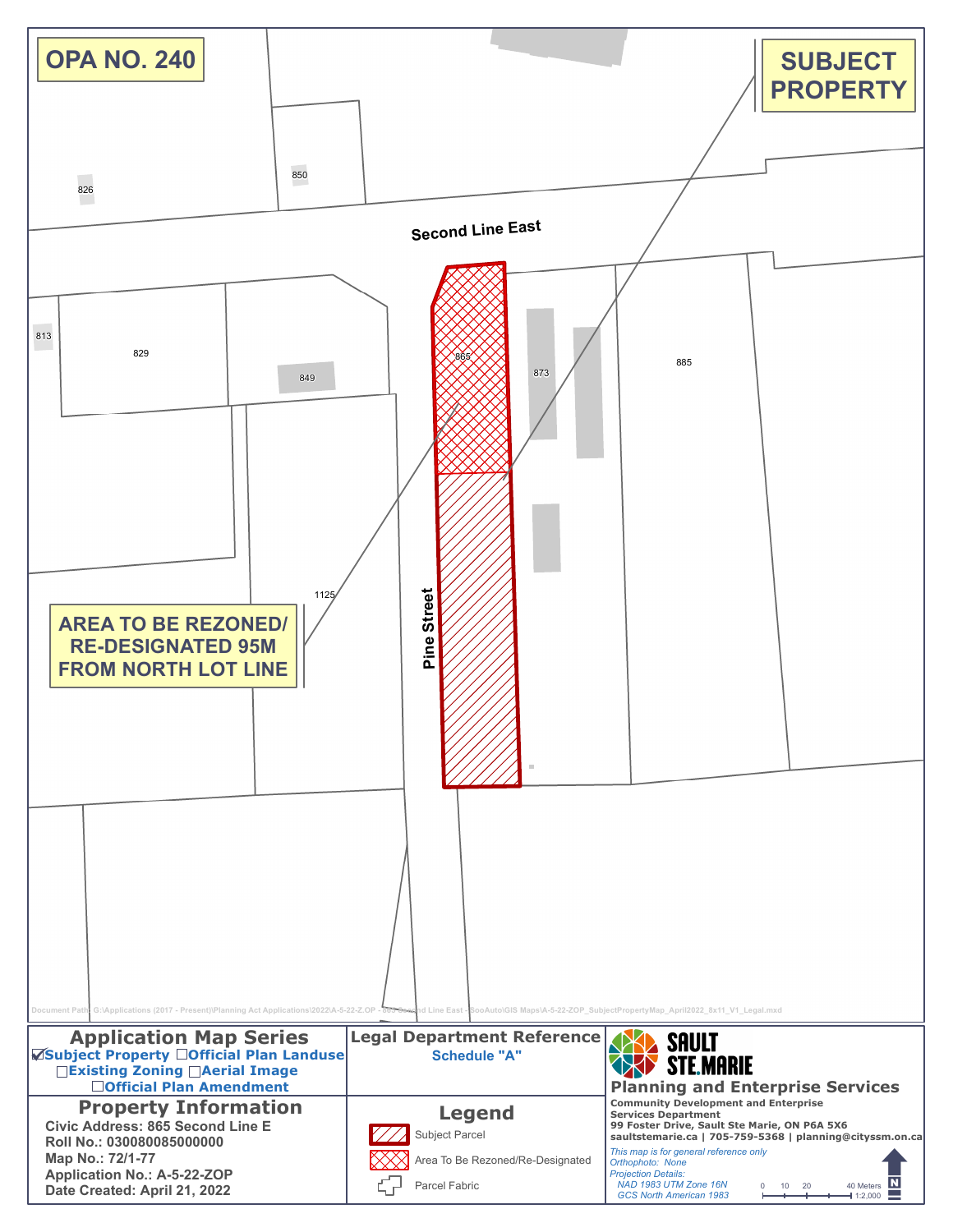### **AMENDMENT NO. 240 TO THE SAULT STE. MARIE OFFICIAL PLAN**

## **PURPOSE**

This Amendment is an amendment to Land Use Schedule C of the Official Plan.

# **LOCATION**

Pin: 31514-0120 (LT); PT SEC 32 TARENTORUS AS IN T208223 AMENDED BY T324747 EXCEPT PT 3 1R12031; CITY OF SAULT STE. MARIE, having Civic Number 865 Second Line East, located at the south east corner of the Pine Street and Second Line East intersection.

#### **BASIS**

This Amendment is necessary in view of a request to permit commercial uses on the subject property.

The proposal does not conform to the existing Land Use Schedule C map of the Official Plan.

Council now considers it desirable to amend the Official Plan.

# **DETAILS OF THE ACTUAL AMENDMENT & POLICIES RELATED THERETO**

Land Use Schedule C of the Sault Ste. Marie Official Plan is hereby amended by redesignating the northerly 95 metres of the subject property from Residential to Commercial.

#### **INTERPRETATION**

The provisions of the Official Plan as amended from time to time will be applied to this Amendment.